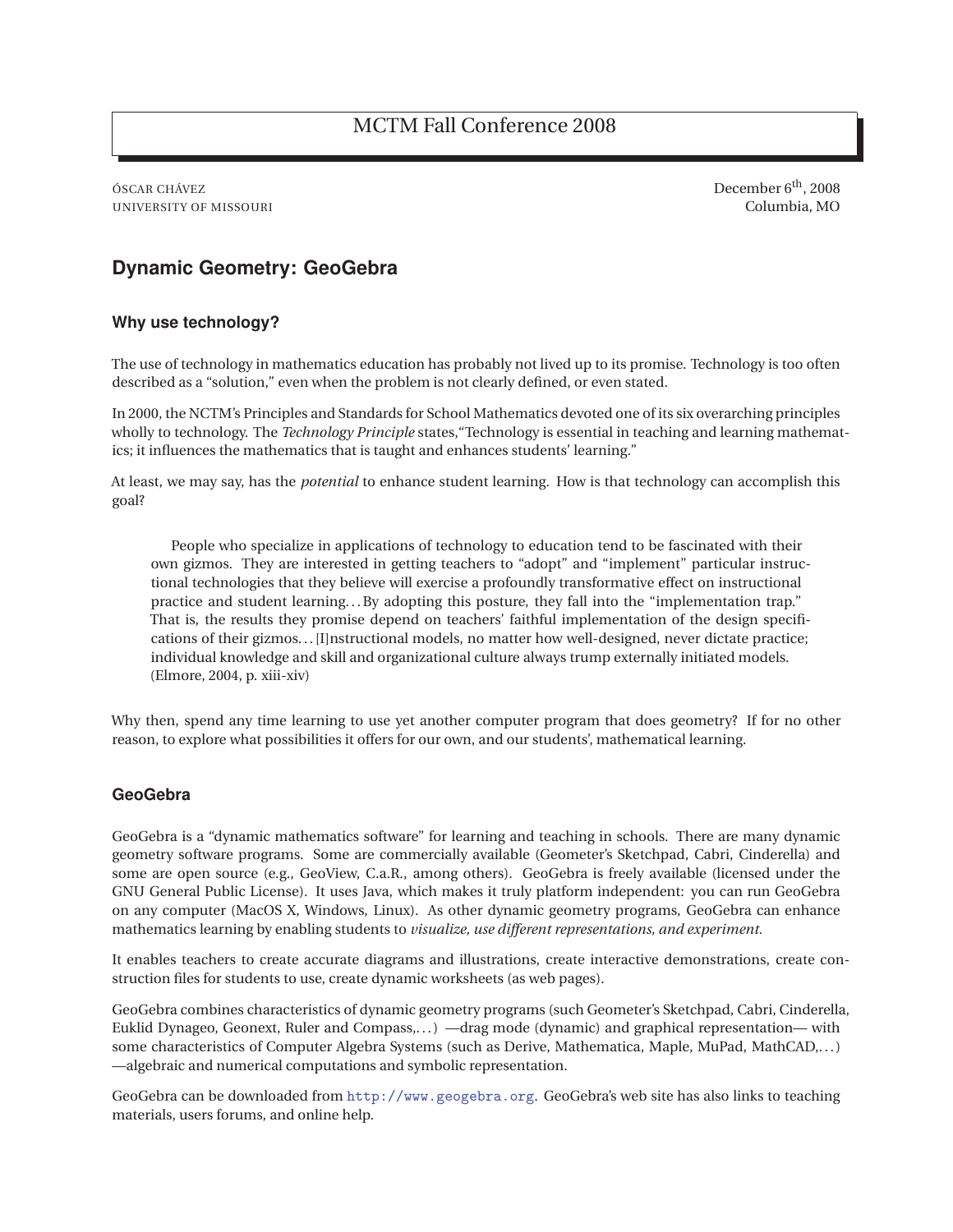# **GeoGebra basics**

Most constructions can be done by selecting the appropriate *mode* in the toolbar. By default, this toolbar shows 10 buttons. Clicking on any of these changes the tool. Clicking on the tiny triangle on the lower left opens a pop-up menu where other tools can be found. It is important to note that there are more than one way to do things in GeoGebra, so play and experiment as needed. Whenever you click on a tool, indications on how to use it appear at the top right of the toolbar.

## **Construct a triangle's nine-point circle**

- 1. Open a new GeoGebra window.
- 2. Open the View menu to uncheck Axes, Grid, and Algebra Window, so that we have a blank drawing pad.
- 3.  $\bullet$  Use the New point mode and construct three points on the plane.
- 4. Use the Segment between two points mode to construct the sides of the triangle.
- 5. Use the Midpoint or center mode to construct the midpoint of each one of the three sides.
- Use the Circle through three points mode to construct the circle through the three midpoints. This is the 9-point circle of our original triangle. (Why 9?)

Whenever you're done using a tool, change the mode back to  $\overrightarrow{k}$  Move. This will prevent you to construct unwanted segments, circles, or other things by accident. Also, whenever you want to move an object, or edit it, the

pointer should be in the  $\log_{10}$  Move mode.

Under the View menu you will find an option, Navigation bar for construction steps. Checking this option gives you just that: navigation buttons that let you re-play your construction step by step, or as a slideshow. Also, under the View menu you can find a Construction Protocol, a list of all your construction steps.

### **Investigating the absolute value function**

- 1. Open a new GeoGebra window. Make sure your drawing pad shows a grid and the axes. Make sure your algebra window is visible.
- 2. We will explore the function  $f(x) = a|x b| + c$  (why is this function of any interest to us?). We will create *sliders* for *a*, *b*, and *c*, so that we can play with these parameters and see how the function's graph changes.
- 3. Use the slider button to create a slider for *a*. Leave the default options unchanged. Create sliders for *b* and *c*.
- 4. In the Input window, type  $f(x) = a * abs(x b) + c$ . What happens?
- 5. Play with your sliders. Can you describe the effect of the parameters *a*, *b*, and *c*? (Of course you can.)
- 6. Kick it up a notch: on the algebra window, double click on  $f(x)$  and edit it. Change abs to sin and click on the Apply button. What just happened?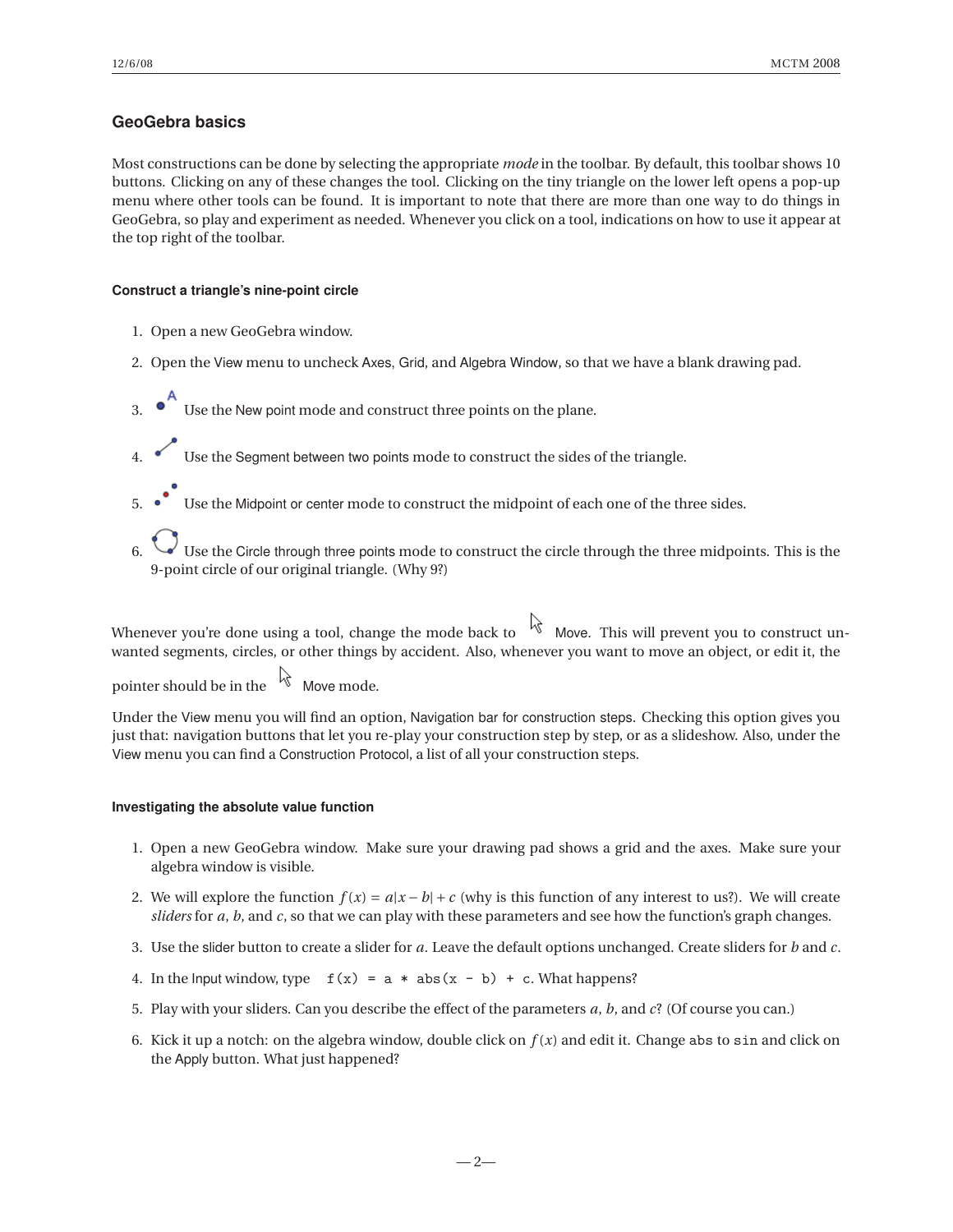### **Investigating derivatives**

- 1. Open a new GeoGebra window. Make sure your drawing pad shows a grid and the axes. Make sure your algebra window is visible.
- 2. In the lnput window, type  $f(x) = \sin(x)$ .
- 3. Right-click on the graph of the graph of the function. In the contextual menu that appears select Properties. Change the appearance of the graph (paint it blue, make it thicker).
- 4. Use the New point mode, click on the graph to select a point on the graph.
- 5. Use the Tangents mode to construct the tangent to the graph through the point you just defined (which I hope you labeled *A*). Change the appearance of this tangent line (right-click, properties, make it gray).
- 6. Use the Slope tool to measure the slope of this tangent. Drag point *A* along the sine curve and see what happens to the slope of the tangent through *A*.
- 7. Now you will define a point whose *x* coordinate is the same as *A*'s and whose *y* coordinate is *m*, the slope of the tangent line through A. To do this, type in the Input window:  $B = (x(A), m)$ . Drag point A along the sine curve and see what happens to point *B*.
- 8. To see what kind of graph is *B* describing, let's make it leave a trace: right-click on point *B* and select Trace on. Drag *A* along the sine curve and see what happens.
- 9. Another way to see what kind of graph *B* is describing is to find the locus of *B*: select the Locus tool, then click on *B* and on *A*.
- 10. Drag *A* close to the origin. Under the View menu, select Refresh views to erase all the trace of *B*.
- 11. In the algebra window, double-click on  $f(x)$  and redefine it as  $f(x) = x^3 + x^2 2x$  $(type x^3 + x^2 - 2x).$
- 12. After playing a little with this new function, change it back to  $f(x) = \sin(x)$ .
- 13. Export it as Dynamic Worksheet as Webpage (html):
	- (a) Give it a title, write some text that will go before and after the construction.
	- (b) Click on the Advanced button.
	- (c) Check all options, so that students can open GeoGebra and modify the sketch (see Fig. 2).
	- (d) Make the window  $800 \times 600$ .

Download GeoGebra, get the manual, and links to other GeoGebra materials: http://www.geogebra.org.

Óscar Chávez chavezo@missouri.edu University of Missouri Columbia, MO